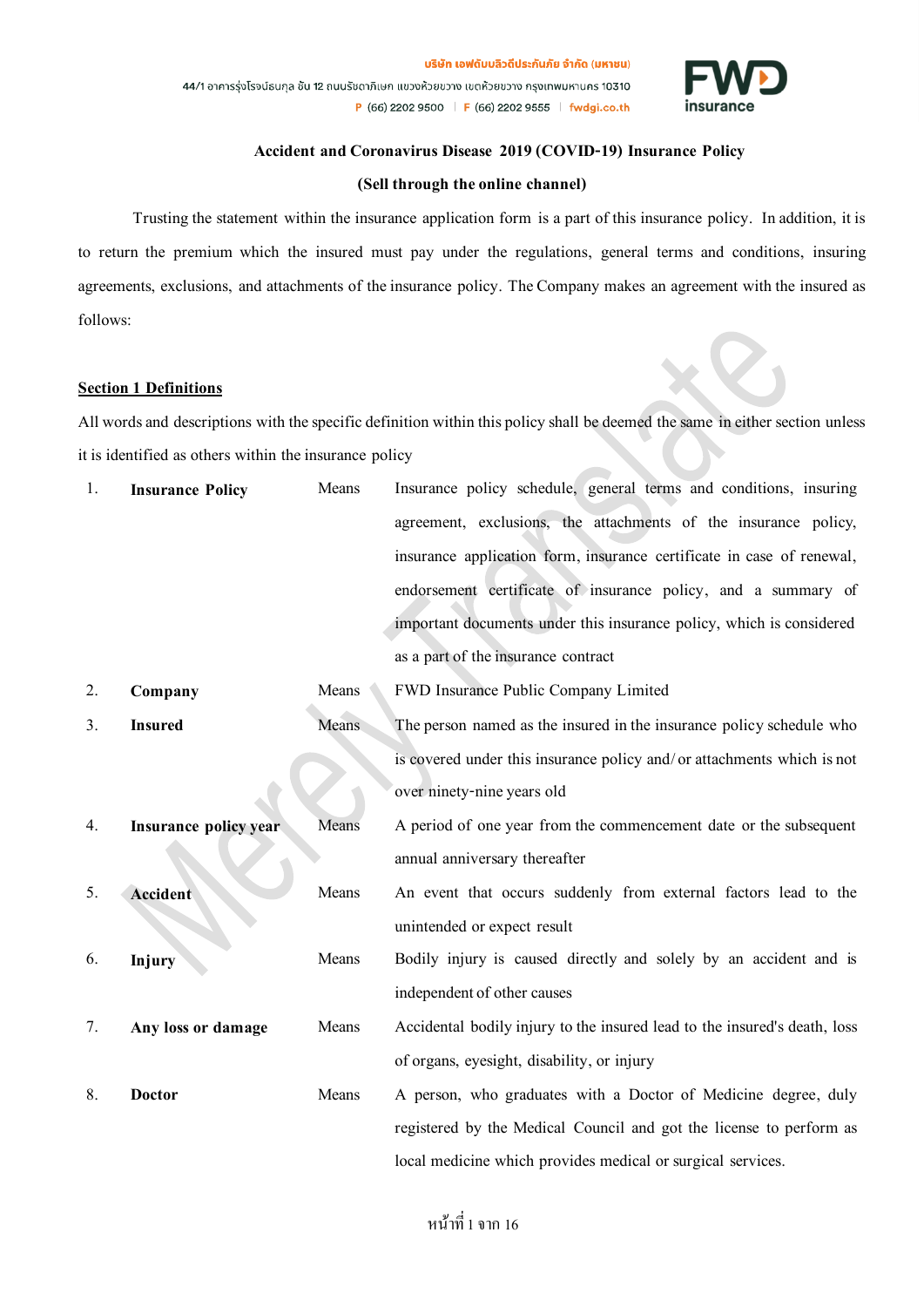้บริษัท เอฟดับบลิวดีประกันภัย จำกัด (มหาชน) 44/1 อาคารรุ่งโรจน์ธนกุล ชั้น 12 ถนนรัชดาภิเษก แขวงห้วยขวาง เขตห้วยขวาง กรุงเทพมหานคร 10310

P (66) 2202 9500 F (66) 2202 9555 F fwdgi.co.th



| 9.  | Hospital                 | Means | Any medical facility which provides a medical service by being able to<br>accept overnight patients and has a sufficient number of medical                                                                                                                                                                                                                                                                                                                                                                                                                                            |
|-----|--------------------------|-------|---------------------------------------------------------------------------------------------------------------------------------------------------------------------------------------------------------------------------------------------------------------------------------------------------------------------------------------------------------------------------------------------------------------------------------------------------------------------------------------------------------------------------------------------------------------------------------------|
|     |                          |       | personnel as well as providing complete service management                                                                                                                                                                                                                                                                                                                                                                                                                                                                                                                            |
|     |                          |       | especially a room for major surgery and duly permitted to register as a                                                                                                                                                                                                                                                                                                                                                                                                                                                                                                               |
|     |                          |       | hospital according to the medical facility law of such territory.                                                                                                                                                                                                                                                                                                                                                                                                                                                                                                                     |
| 10. | <b>Medical center</b>    | Means | Any medical center which provides medical services by being able to                                                                                                                                                                                                                                                                                                                                                                                                                                                                                                                   |
|     |                          |       | accept overnight patients and duly permitted to register as a medical                                                                                                                                                                                                                                                                                                                                                                                                                                                                                                                 |
|     |                          |       | center according to the law of such territory.                                                                                                                                                                                                                                                                                                                                                                                                                                                                                                                                        |
| 11. | Medical standard         | Means | International medical rules or guidelines lead to a treatment plan which                                                                                                                                                                                                                                                                                                                                                                                                                                                                                                              |
|     |                          |       | is suitable for the patient according to the medical necessity and                                                                                                                                                                                                                                                                                                                                                                                                                                                                                                                    |
|     |                          |       | correspondent with the conclusions from the injury background,                                                                                                                                                                                                                                                                                                                                                                                                                                                                                                                        |
|     |                          |       | autopsy results, or others (if any)                                                                                                                                                                                                                                                                                                                                                                                                                                                                                                                                                   |
| 12. | Necessary and            | Means | Medical expenses and/or any expenses should be reasonable when                                                                                                                                                                                                                                                                                                                                                                                                                                                                                                                        |
|     | reasonable expenses      |       | compared with the service provided at a hospital or medical center                                                                                                                                                                                                                                                                                                                                                                                                                                                                                                                    |
|     |                          |       | charged to general patients of a hospital or medical center or clinic                                                                                                                                                                                                                                                                                                                                                                                                                                                                                                                 |
|     |                          |       | which the insured receives the treatment                                                                                                                                                                                                                                                                                                                                                                                                                                                                                                                                              |
| 13. | <b>Medical necessity</b> | Means | Various medical treatment which meets the following conditions                                                                                                                                                                                                                                                                                                                                                                                                                                                                                                                        |
|     |                          |       | In accordance with the diagnosis and treatment due to the injury<br>(1)                                                                                                                                                                                                                                                                                                                                                                                                                                                                                                               |
|     |                          |       | condition of the patient                                                                                                                                                                                                                                                                                                                                                                                                                                                                                                                                                              |
|     |                          |       | In accordance with the medical indication of current medical<br>(2)                                                                                                                                                                                                                                                                                                                                                                                                                                                                                                                   |
|     |                          |       | standard                                                                                                                                                                                                                                                                                                                                                                                                                                                                                                                                                                              |
|     |                          |       | Not primarily for the convenience of the patient or his/her<br>(3)                                                                                                                                                                                                                                                                                                                                                                                                                                                                                                                    |
|     |                          |       |                                                                                                                                                                                                                                                                                                                                                                                                                                                                                                                                                                                       |
|     |                          |       |                                                                                                                                                                                                                                                                                                                                                                                                                                                                                                                                                                                       |
|     |                          |       |                                                                                                                                                                                                                                                                                                                                                                                                                                                                                                                                                                                       |
|     |                          |       |                                                                                                                                                                                                                                                                                                                                                                                                                                                                                                                                                                                       |
|     |                          |       |                                                                                                                                                                                                                                                                                                                                                                                                                                                                                                                                                                                       |
|     |                          |       |                                                                                                                                                                                                                                                                                                                                                                                                                                                                                                                                                                                       |
|     |                          |       |                                                                                                                                                                                                                                                                                                                                                                                                                                                                                                                                                                                       |
|     |                          |       |                                                                                                                                                                                                                                                                                                                                                                                                                                                                                                                                                                                       |
|     |                          |       |                                                                                                                                                                                                                                                                                                                                                                                                                                                                                                                                                                                       |
| 14. | <b>Terrorism</b>         | Means | relatives or treatment provider solely; and<br>In accordance with the suitable standard of patient care based on<br>(4)<br>the necessity of injury of the patient<br>An act, including the use of force or violence and/or the threat thereof,<br>of any person or $group(s)$ , whether acting alone or on behalf of or in<br>connection with any organization(s) or government(s), committed for<br>political, religious, ideological or similar purposes including the<br>intention to influence any government and/ or to put the public, or any<br>section of the public, in fear |

# หน้าที่ 2จาก 16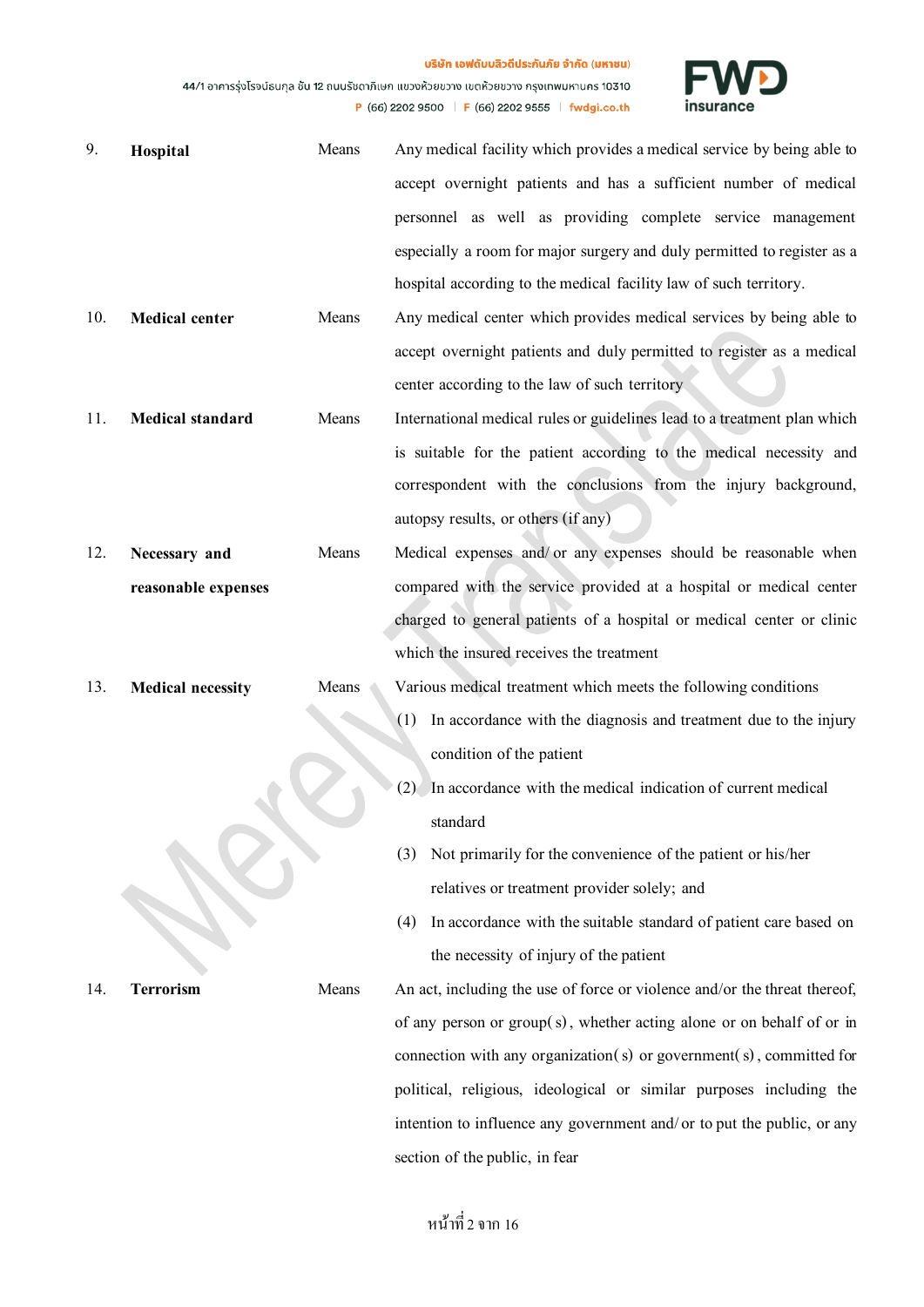

15. **Coronavirus disease 2019 (COVID-19)** Means Coronavirus disease 2019 (COVID-19) in the definition of the World Health Organization (WHO).

#### **Section 2 General Conditions and Terms**

#### **1. Insurance contract**

This insurance contract is executed based on the reliance on the statement declared by the Insured in the insurance application form and in health declaration and additional declaration ( if any) duly signed by the Insured as evidence to accept such Insurance Policy according to the insurance contract; this Insurance Policy is thus issued by the Company as evidence.

In the case of the Insured has already known but provided the false statement in the declaration as mentioned in the first paragraph, or already known any facts but concealed thereof, of which if it is known to the Company, it may motivate the Company to demand higher premium or refuse to execute insurance contract. In this regard, this insurance contract shall become void pursuant to Section 865 of the Civil and Commercial Code. Therefore, the Company has a right to terminate this insurance contract.

The Company will not deny the acceptance of responsibility based on the other declaration which the Insured stated within the document under paragraph one.

## **2. Completion and Alteration of Contract**

This insurance policy, including the protection agreement and attachments, constitutes part of the insurance contract. Alteration in this insurance contract shall be valid from the Company and endorsed in this Insurance Policy or the attachments for the completion.

## **3. Failure to dispute or deny the incompletion of the insurance contract**

The Company will not dispute or deny the incompletion of the insurance contract when the insurance policy has been affected for 2 consecutive years and more from the first effective insurance date except for failure to pay the premium.

In the case that the Company got the information which able to void the insurance contract but has not voided the insurance contract within 1 month from the date of acknowledging that information, the Company cannot void the completion of the insurance contract.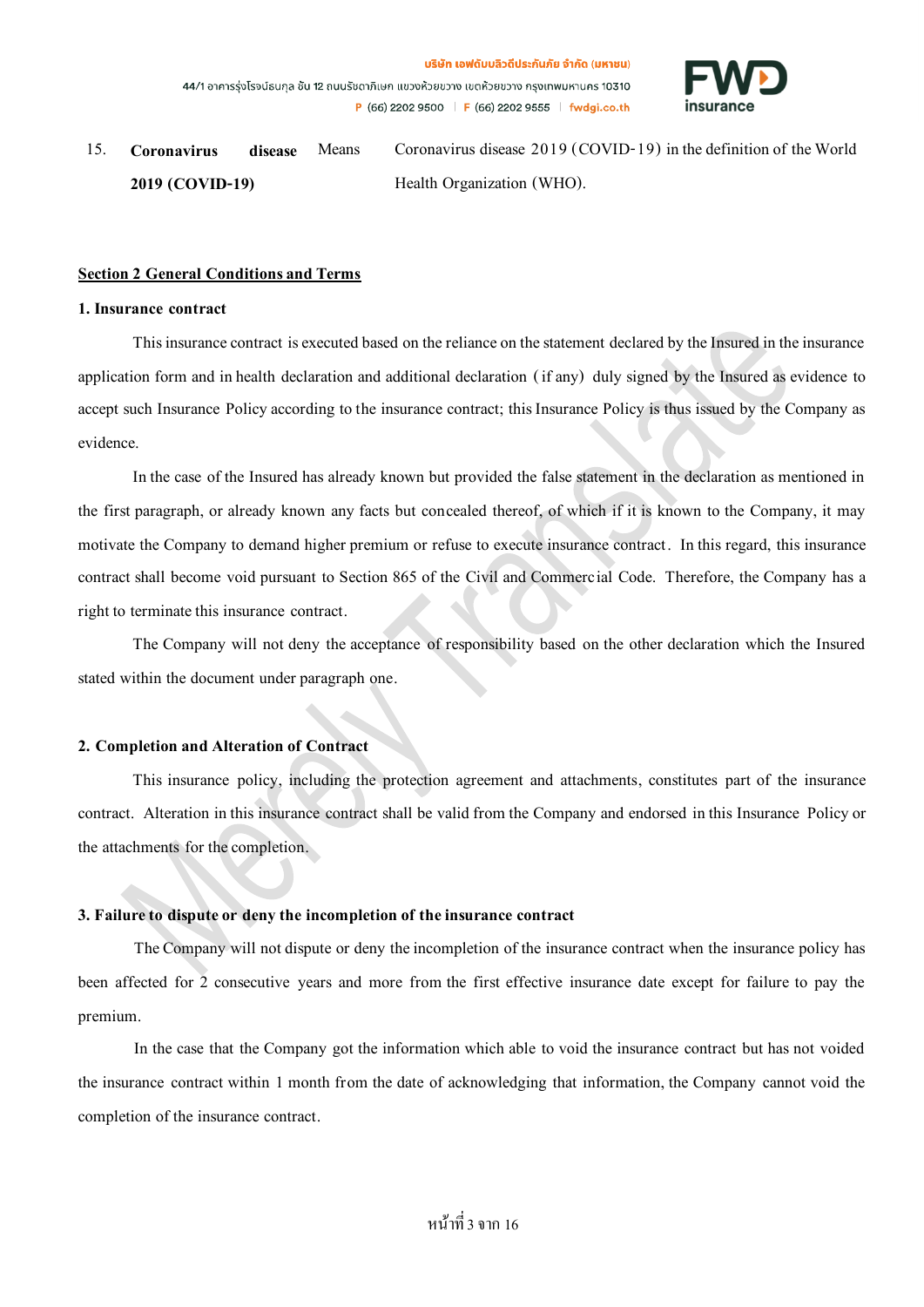

#### **4. Discrepant age or gender declaration**

If the Insured's age or gender is a discrepancy from the reality which lead to

4.1 In the case that the Company receives less premium than it should, the sum insured that the insured will receive under this insurance policy will be equal to the amount of premium paid and be able to purchase the coverage of this insurance according to the actual age and gender. If theactual insured's age or gender cannot be covered under this insurance policy, the Company will not pay any compensation but will refundthe premium of this insurance policy which has already been paid instead.

4.2 In the case that the Company receives more premiums than it should, the Company will return the excess premium to the insured. However, the Company will not apply this conditionto adjust the retrospective premium for the sum insured period in the past insurance policy year.

#### **5. Career change**

If the Insured is injured during the operation and the compensation of those occupations which is riskier than the previous occupation which has been stated, the Company will pay will compensate in the same amount of paid premium for the former occupation and may purchase the coverage for the new occupation.

If the Insured changed occupation to another type which the Company verified as a less risk occupation than the previous occupation which has been stated with the Company. The Company will reduce the premium and refund some premium in proportion counting from the date that the Company has received the evidence of the career change.

#### **6. Premium payment**

Annual premium payments are due immediately or before the beginning of coverage by the insured and the coverage will be validon the date specified in the insurance policy table.

#### **7. Policy Cancellation**

7.1 The Company may terminate this Policy by sending a written notice not less than 30 days in advance by registered mail to the Insured at the last address informed to the Company. In this case, the Company will refund the premium to the Insured by deducting the premium which has been validated in proportion

7.2 The Insured will be able to cancel this insurance policy by informing the Company in a written notice and have the right to refund the premium back after deducting premiums for the validated period of this policy according to the short-term premium rates as specified in the following table.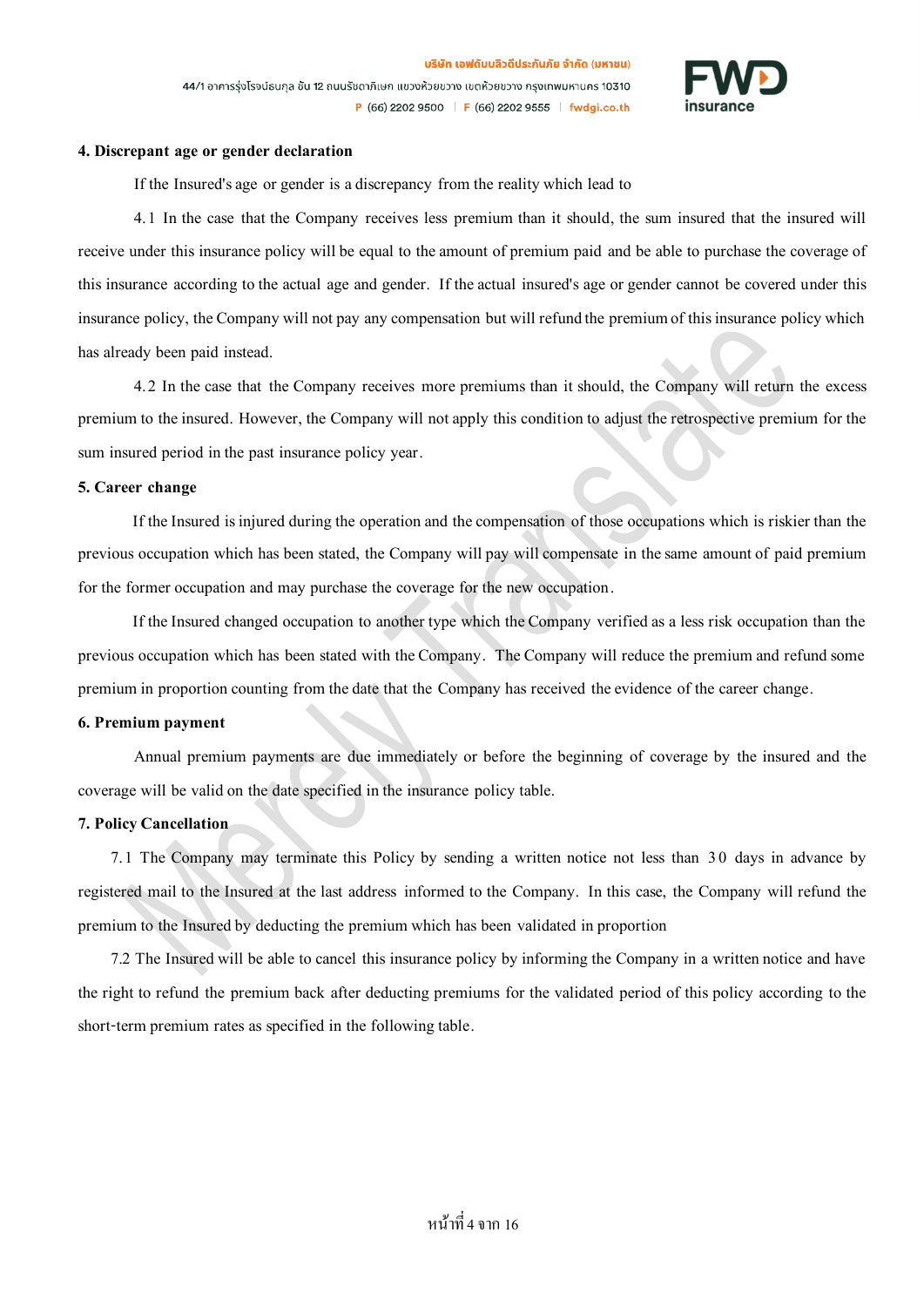

บริษัท เอฟดับบลิวดีประกันภัย จำกัด (มหาชน)

44/1 อาคารรุ่งโรจน์ธนกุล ชั้น 12 ถนนรัชดาภิเษก แขวงห้วยขวาง เขตห้วยขวาง กรุงเทพมหานคร 10310 P (66) 2202 9500 | F (66) 2202 9555 | fwdgi.co.th

| insurance period        | Percentage of full year |  |
|-------------------------|-------------------------|--|
| (not more than / month) | premium                 |  |
| $\,1$                   | 15                      |  |
| $\overline{2}$          | 25                      |  |
| 3                       | 35                      |  |
| $\overline{4}$          | 45                      |  |
| 5                       | 55                      |  |
| 6                       | 65                      |  |
| $\overline{7}$          | 75                      |  |
| 8                       | 80                      |  |
| 9                       | 85                      |  |
| 10                      | 90                      |  |
| 11                      | 95                      |  |
| 12                      | 100                     |  |

## **Short-term insurance premium rate table**

Cancellation of the insurance policy under this condition, whether acted by any party, must be a cancellation of the entire insurance policy only neither insuranceagreement can be canceled.

## **8. Automatic termination of the insurance contract**

The coverage of the Insured under this insurance policy will be terminated when one of the following events occurs. whichever event will occur first:

8.1 As of the expiration date of the insurance policy as specified in this policy table and/or insurance certificate (In case of no insurance policy renewal)

8.2 In the insured year that the insured has reached the age 99complete *year*

8.3 When the insured fails to pay the insurance premium according to the general conditions and clause 8.

8.4 When the insured dies from non-insured causes

8.5 When the insured is incarcerated in a prison or correctional institution

For the termination of coverage under clause 8.4 or 8.5, the Company shall refund the premium to the Insured or the Beneficiary by deducting premiums due tothe period that this insurance policy has been validated in proportion.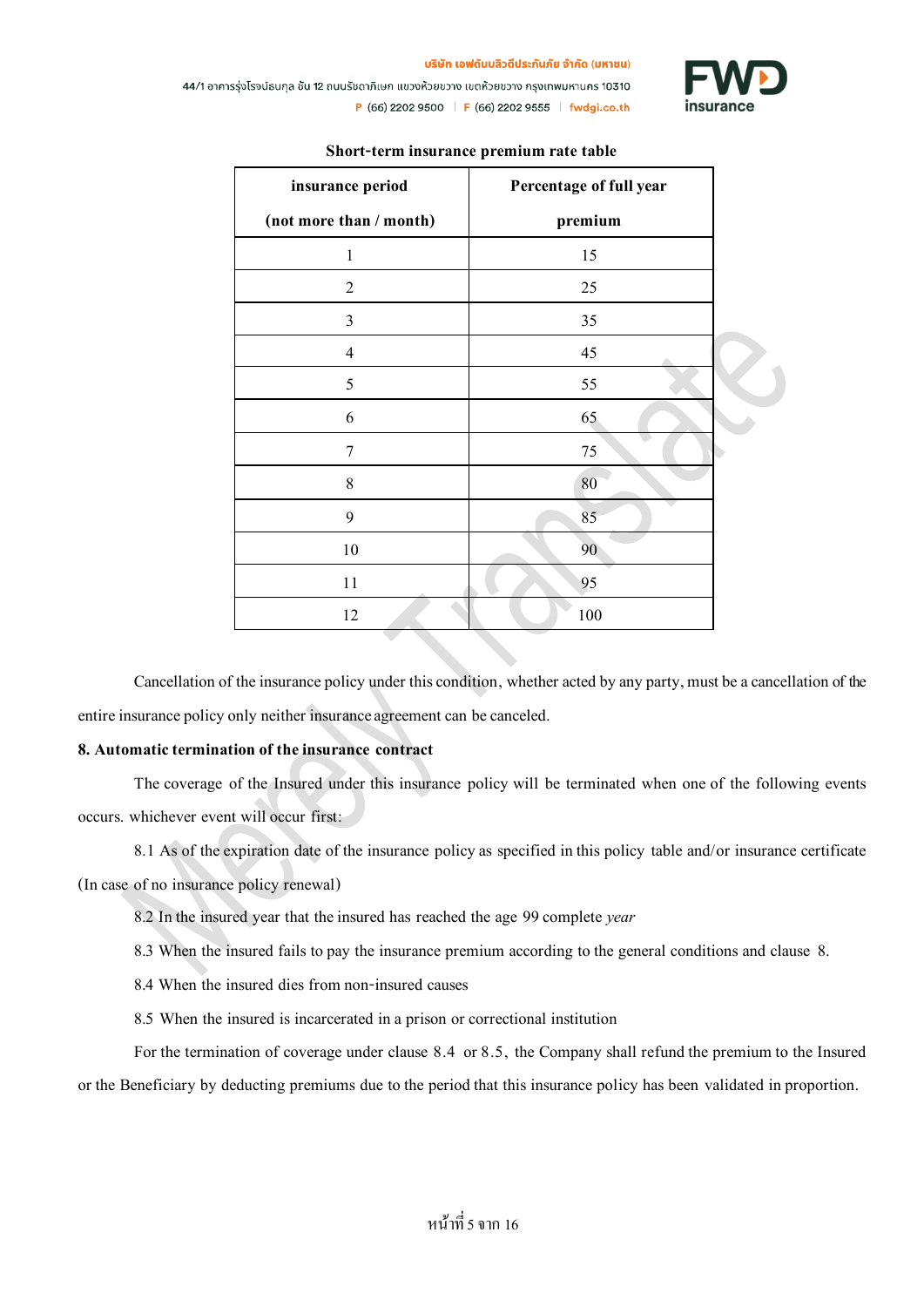

8.6 Each coverage under this insurance policy will terminate when the Company has paid the compensation due to the maximum sum insured as specified in the insurance policy table of that coverage. The company will continue to cover until the end of the insurance period for the sum assured of the remaining coverage.

8.7 This insurance policy and all insurance under this insurance policy will be terminatedat 12 am Thailand time on the date of the end of the insurance policy.

### **9. Renewal of the insurance policy**

This insurance policy may be renewed according to the decision of the Company as follows:

- 9.1 In the case that the Companyagrees to renew the policy, the Company will retain the right to:
	- 9.1.1 The premium will be adjustedtobe suitable for the risk level andthe increasingage of the insuredand
	- 9.1.2 The changes of terms, conditions, or insuring agreement may apply as needed on the renewal year which the Company must inform the Insured in case of the significant changes in conditions under this policy.
- 9.2 If the policy is renewed and the insured pays the premium within the 30-day allowingperiod, the Company will not reimburse the conditions of non-disputing or opposing the imperfection of the insurance contract. If the insured does not pay the insurance premium during the allowed period, it is considered that the coverage under the policy will be terminated since the last payment date. In the case of claiming compensation within the allowedperiodand the insured has not paid the insurance premiumsyet, the Company will deduct the outstanding insurance premiums from the compensation that the company will pay under the policy.
- 9.3 The company could refuse to renew the insurance policy by informingthe insured ina written noticeat least 30 days before the policy expiration date as specified in the policy

## **10. Report of Accident**

The Insured, beneficiary, or representative of the said person, as the case may be, must inform the Company in case of injury without delay. In case of death, notice must be reported to the Company immediately, unless it can be proved that there is a reasonable explanation why the notice cannot be made in a timely manner and the notification is given to the Company as soon as possible.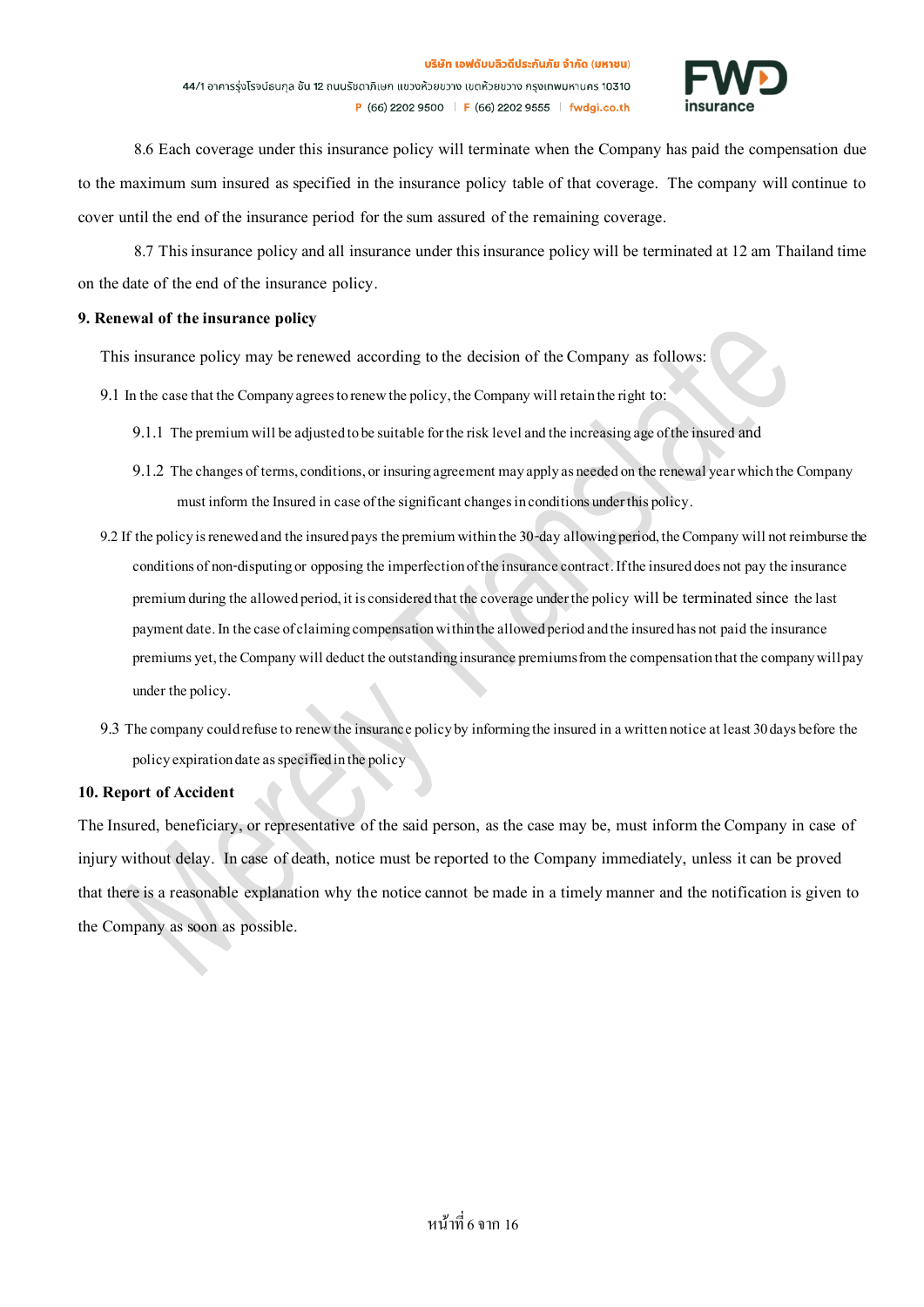

#### 11. Claims and evidence of damage submission

In the case of claiming compensation, the insured, beneficiary, or representatives of the said person, depending on the case, are required to send the document as necessary to the Company at their own expense.

In case of claiming compensation due to death or disability, the above evidence must be submitted within 3 0 days from the date of death or from the date when the doctor decides that he or she is disabled. In the case of claiming other compensation, the evidence must be submitted within 180 days from the date of the accident. However, failure to claim within such time limit will not jeopardize the right of claim if it can be proved that there is a reasonable explanation why a claim could not be made in a timely manner and that the claim was filed as soon as possible.

#### **12. Medical Examination**

The Company has the right to examine the Insured's medical history and diagnosis as necessary for this insurance and is entitled to perform an autopsy if necessary and not contrary to the law at the expense of the Company

In case the Insured refuses to allow the Company to examine the Insured's medical history and diagnosis for consideration of compensation payment, the Company may deny the coverage of this insurance policy to the Insured.

#### **13. Compensation payment**

The Company will pay the compensation within 15 days commencing from the date the Company has received complete and correct evidence of loss or damage. For the compensation of death, the Company will be paid to the beneficiary, while other compensation will be paid to the Insured.

In case it is doubtful that such above-mentioned claim is not in compliance with the insuring agreement and/or endorsement in the Insurance Policy, the prescribed period may be extended as deemed necessary but shall not exceed 90 days commencing from the date the Company receives complete documents.

If the Company is unable to complete compensation payment within the period mentioned above, the Company shall be responsible to pay 15% interest per annum of the amount payable from the due date.

### **14. Beneficiary under the insurance policy**

The Insured can specify the beneficiary. In the case of the Insured's death, the Company will pay compensation under this Insurance Policy to the named beneficiary. However, if the name of the beneficiary is not specified, the Company will pay compensation to the estate of the Insured.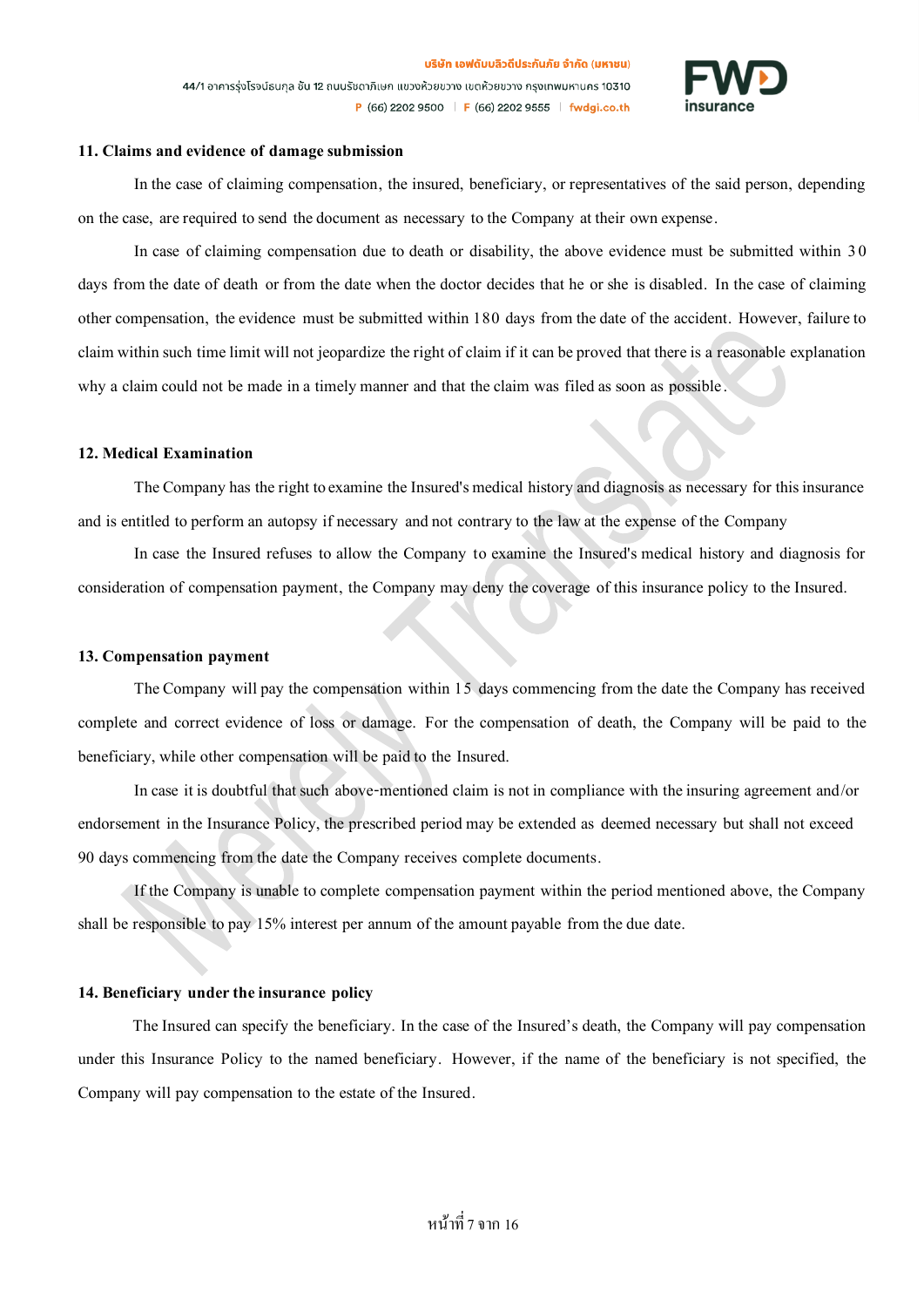

In the case that there is only one beneficiary named in the Insurance Policy and the beneficiary dies before or at the same time as the Insured, the Insured must inform the Company in writing for the change of the beneficiary. If this is not done or cannot be done, the Company will pay compensation to the estate of Insured upon the Insured's death.

In case the Insured named more than one person as beneficiary and any beneficiaries die before the Insured, the Insured must inform the Company in writing for the change of beneficiary or the change of the benefits to the rest beneficiaries. If this is not done or cannot be done, the Company will pay compensation to the rest of persons named as beneficiaries equally upon the Insured's death.

#### **15. Arbitration**

In case of dispute, contradictory, or any claim under the Insurance Policy between the Insured and the Company. If the Insured desires or finds it necessary to settle the dispute, contradictory, or any claim by arbitration, the Company must conform and allow the case to be judged by arbitration according to the Arbitrating Regulation governed by the Office of Insurance Commission (OIC).

### **16. Precedent Condition**

The Company shall not be liable to compensate under this Insurance Policy unless the Insured, the beneficiary, or their representative, as the case may be, have fully and correctly complied with the insurance contract and condition of this Insurance Policy.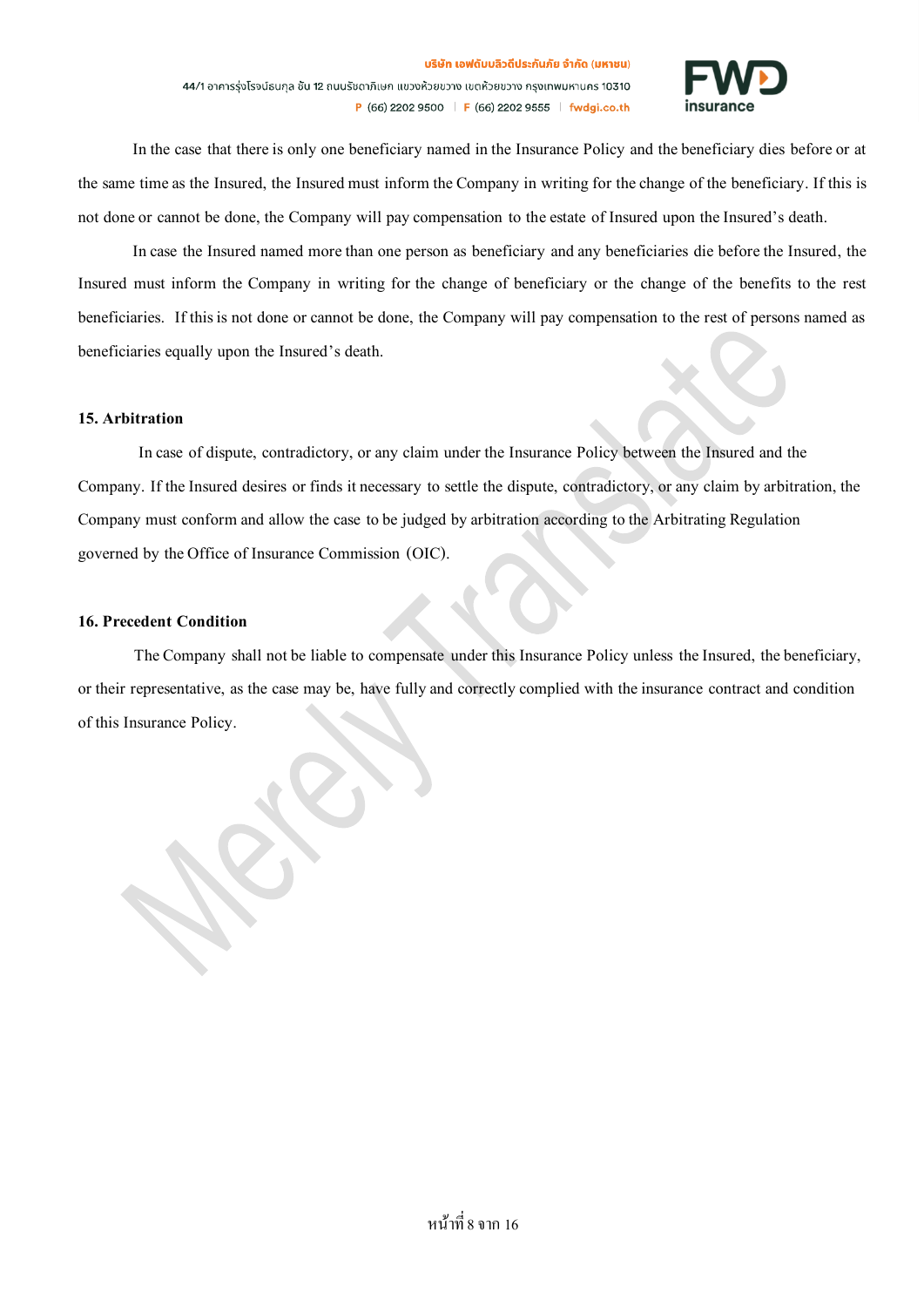

## **INSURING AGREEMENT**

#### **Illnesses with Coma Caused by Corona Virus Disease 2019 (COVID-19)**

#### **Definitions**

- **Coma** means a state of unconsciousness with no reaction to external stimuli or response to internal which diagnosed by an internist or neurosurgeon and detect all of the following indicators: 1. No response to external stimuli for at least 96 hours
	- 2. Rely on lifesaving equipment to support life
	- 3. It was diagnosed as permanent brain damage leading to a permanent incapacity to perform one of the Activityof Daily Livingafter30 days of fainting or anesthesia. This does not include asphyxiation or anesthesia that is directly caused by drinking alcohol or drug abuse
- **Activity of Daily**  means the ability to perform 6 types of daily self- care activities which is a term used in healthcare to assess the patient. The Activities of Daily Living consist of
- **Living** The ability to perform six normal daily tasks, which are the medical criteria for evaluating patients who are unable to perform these tasks, are as follows:
	- 1. The ability to move refers to the ability to move from chair to bed without help from other persons or equipment
	- 2. The ability to walk or move refers to the ability to move from one room to another without help from other persons or equipment
	- 3. The ability to dress refers to the ability to put on and take off clothes without help from other persons or equipment
	- 4. The ability to shower refers to the ability to wash body in a bath or shower including to get to and from the bathroom without help from other persons or equipment
	- 5. The ability to eat food refers to the ability to eat food without the help of other persons or equipment
	- 6. The ability to excrete refers to the ability to get to and from the toilet, using it appropriately, and cleaning oneself without the help of other person or equipment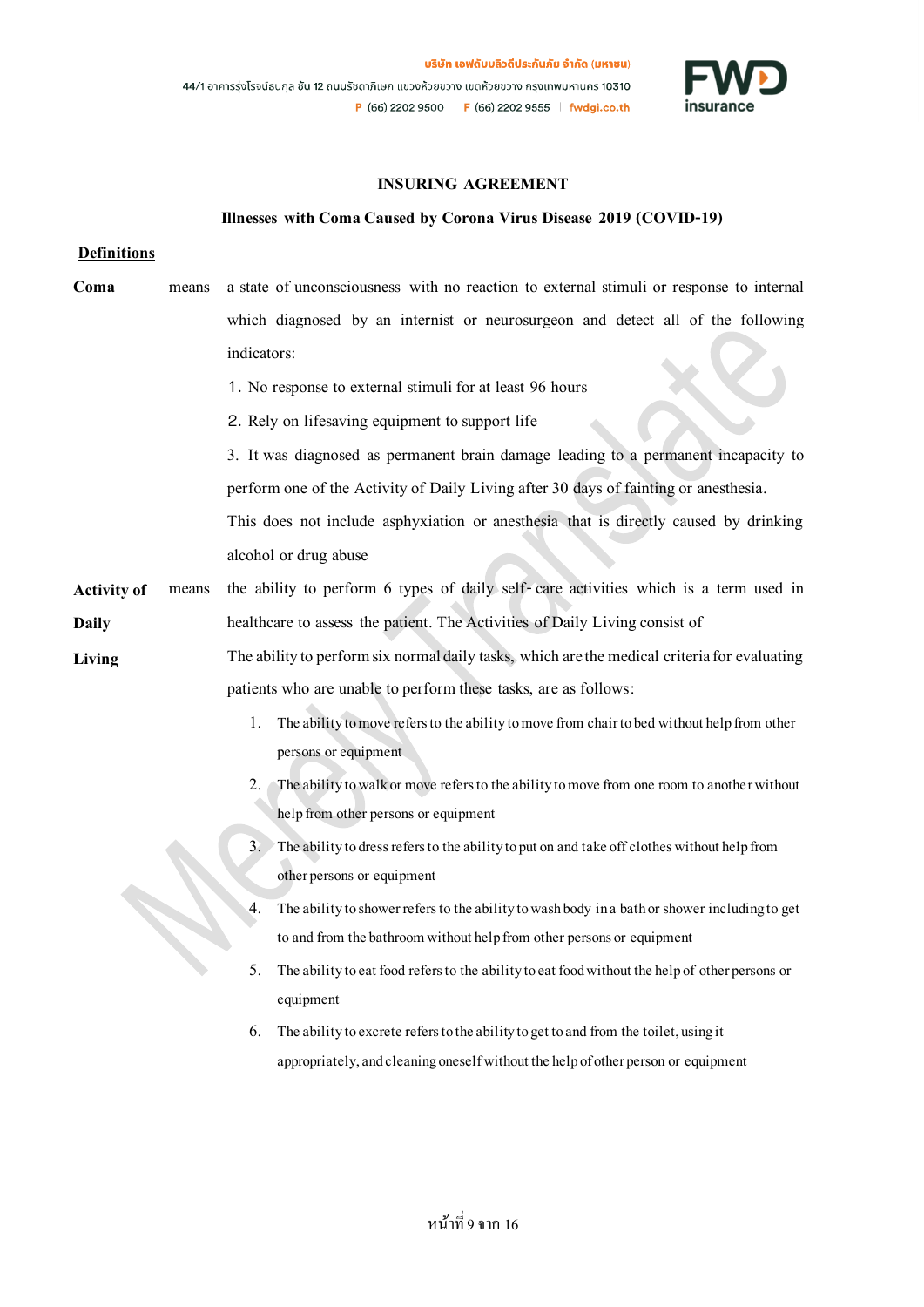

### **Coverage**

While this insurance policy is effective and after the waiting period (Waiting Period) 14 days from the date when the insurance policy becomes effective for the first time as specified in the insurance policy table. If the Insured is diagnosed by a physician in Thailand as a coma, according to the additional definitions, caused by the coronavirus disease 2019 (COVID-19) during the life of the Insured.

The Company will pay benefits to the Insured according to the sum insured as specified in the Policy Table and/or this Insuring Agreement and the coverage under this insuring agreement will expire immediately.

# **An additional exclusion(Only applicable to the Coma Illness Benefit caused by the Coronavirus Disease 2019 (COVID-19) only)**

This insuring agreement does not cover illness that occurs on time or arise from or due to the following reasons

- 1. Illness infected from coronavirus disease 2019 (COVID-19) (including complications) before the insurance
- 2. Illness due to coronavirus disease 2019 (COVID-19) during the Waiting Period

#### **Evidence of benefit claims**

The Insured or the beneficiary must submit the following evidence to the company within 30 days from the date of discharge from the hospital, medical center, or the date of treatment from the clinic at their own expense

1. The Company's claim form

2. Medical certificate or the results of a diagnosis of coma due to the coronavirus disease 2019 (COVID-19) and medical history

3. Copy of ID card orpassport

4. Other documents requested by the Company as necessary (if any).

Non-submission of documents within the specified time shall not jeopardize the right to claim if it can be proved that there is a reasonable explanation why a claim could not be made in a timely manner and that the claim was filed as soon as possible.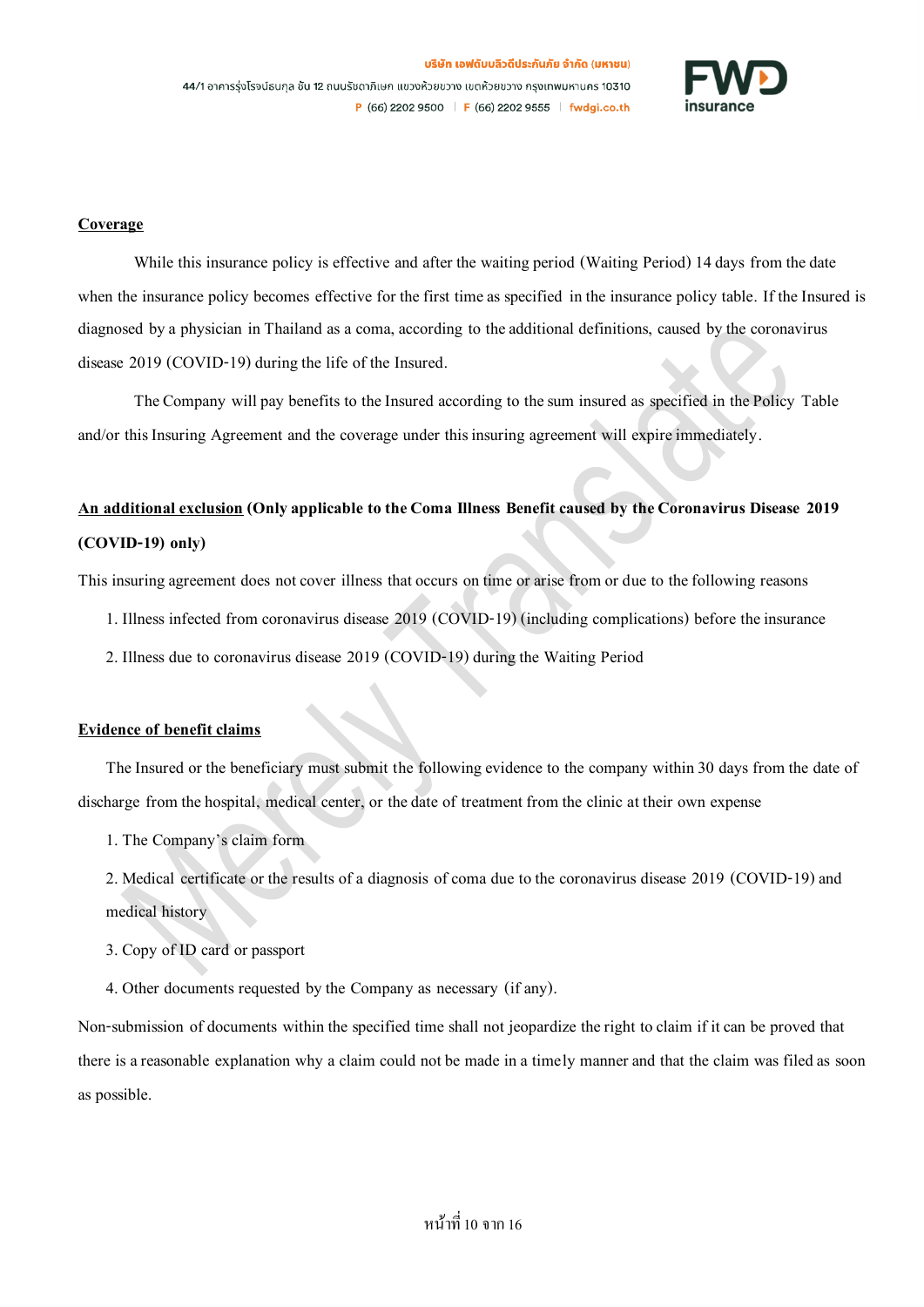

## **INSURING AGREEMENT**

#### **Medical Expenses (Inpatient)due to illness with coronavirus disease 2019 (COVID-19)**

**Definitions**

| Inpatient    | means | A person who requires medical treatment in a hospital or medical center            |
|--------------|-------|------------------------------------------------------------------------------------|
|              |       | continuously not less than 6 hours and is registered as an inpatient based on      |
|              |       | diagnosis and advice of a physician in accordance with the standard of medical     |
|              |       | practice for the period the suitable for such injury or sickness, including the    |
|              |       | circumstance that "inpatient" die before 6 hours after hospitalized                |
| Room fee for | means | Inpatient room fees, patient meals fees, nursing service fees, and other medical   |
| inpatient    |       | service fees which provided by the hospital or medical infirmary on a daily basis. |

#### **Coverage**

While this insurance policy is effective and after the waiting period (Waiting Period) 14 days from the date when the insurance policy becomes effective for the first time as specified in the insurance policy table. If the Insured is diagnosed by a physician in Thailand as a result of the coronavirus disease 2019 (COVID-19) and must admit as an inpatient in a hospital or medical center.

The Company will pay the benefit of the Medical Expense which is necessary and reasonable expenses incurred fromnecessity medical treatment and medical standards. For the inpatient room fess, observation room, medical expenses, and nursing expenses according to the actual amount paid but not exceeding the sum insured specified in the insurance policy table.

If the Insured is reimbursed from the state welfare or any other benefits or from other insurance. The Company will only be responsible for the remaining amount of medical expenses and the nursing service fee only.

## **An additional exclusion(Only applicable to the Coronavirus Disease 2019 (COVID-19) Medical Expenses Benefit)**

This insuring agreement does not cover illness that occurs on time or arising from or due to the following reasons

1. Illness infected from coronavirus disease 2019 (COVID-19) (including complications) before the insurance

2. Illness due to coronavirus disease 2019 (COVID-19) during the Waiting Period

#### **Evidence of benefit claims**

The Insured or the beneficiary must submit the following evidence to the company within 30 days from the date of discharge from the hospital, medical center, or the date of treatment from the clinic at their own expense

## หน้าที่ 11 จาก 16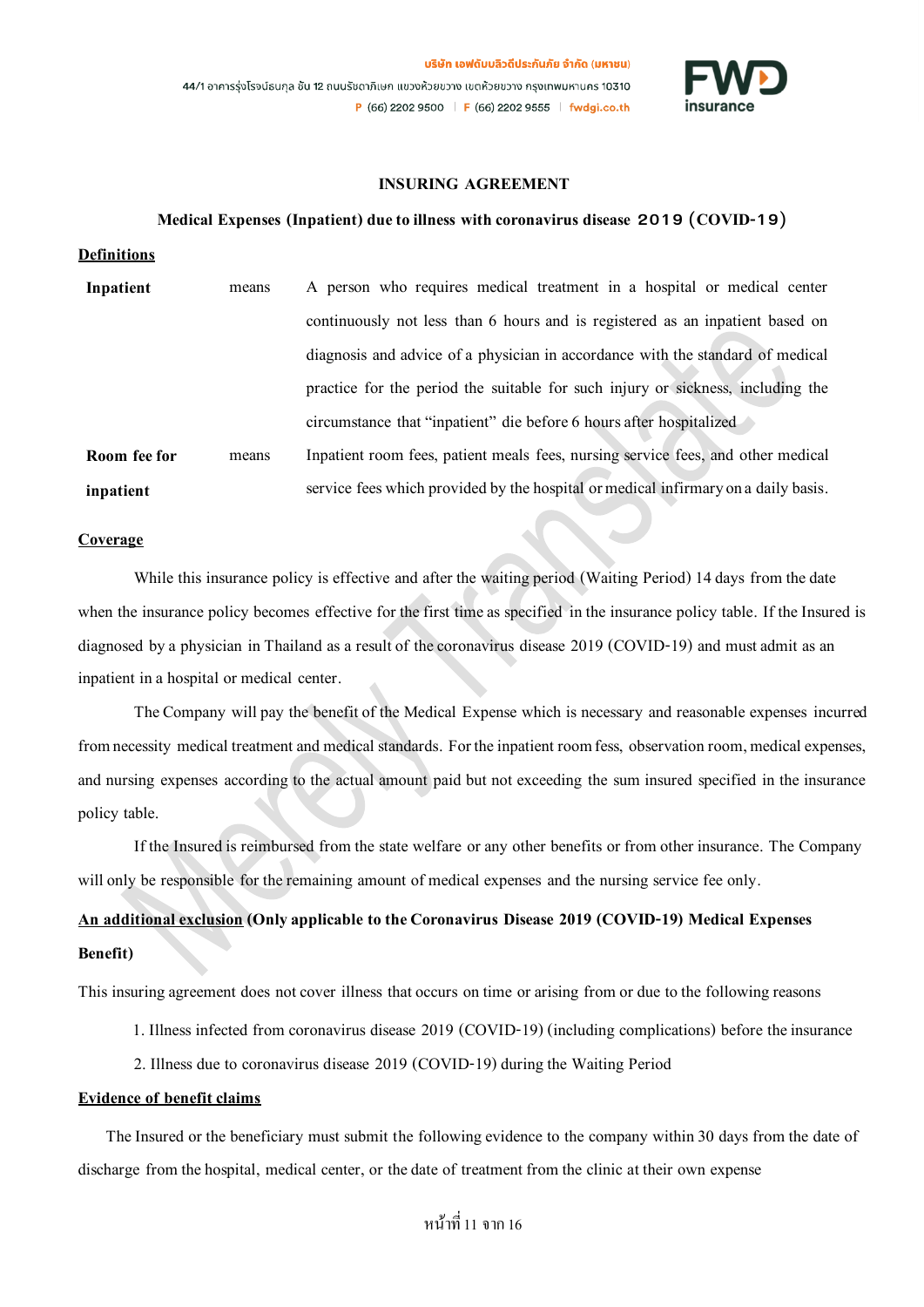

1. The Company's claim form

2. Medical certificate or the results of a diagnosis of coma due to the coronavirus disease 2019 (COVID-19) and medical history

3. Original receipts showing lists of expenses or a summary of the closing statements and receipts

The receipt listing the expenses must be the original receipt then the Company will return the original receipt which confirms the expense amount to allow the insured to claim the lack of other insurers. But if the Insured is reimbursed from the state welfare, any other benefits, or from other insurance, the Insured must submit a copy of a receipt which confirms the expense amount from the state benefits, or other agencies to claim the lack of the company.

Non-submission of documents within the specified time shall not jeopardize the right to claim if it can be proved that there is a reasonable explanation why a claim could not be made in a timely manner and that the claim was filed as soon as possible.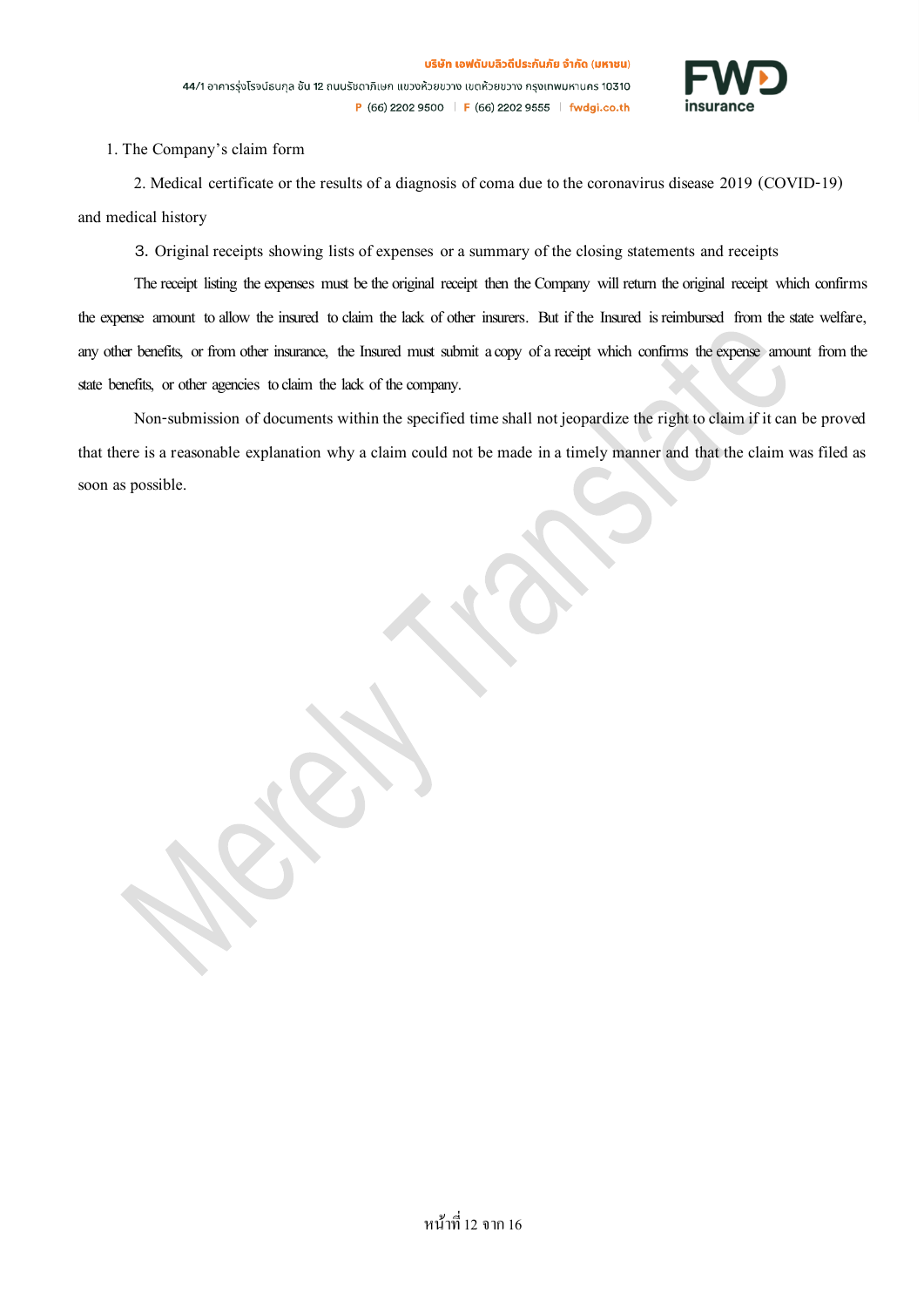

## INSURING AGREEMENT

#### **Coma Disease Benefit from side effects after the coronavirus vaccination (COVID-19)**

#### Definitions

- **Coma** means a state of unconsciousness with no reaction to external stimuli or response to internal which diagnosed by an internist or neurosurgeon and detect all of the following indicators:
	- 1. No response to external stimuli for at least 96 hours
	- 2. Rely on lifesaving equipment to support life

3. It was diagnosed as permanent brain damage leading to a permanent incapacity to perform one of the Activity of Daily Living after30 days of fainting or anesthesia.

This does not include asphyxiation or anesthesia that is directly caused by drinking alcohol or drug abuse

- **Activity of Daily**  means the ability to perform 6 types of daily self- care activities which is a term used in healthcare to assess the patient. The Activities of Daily Living consist of
- **Living** The ability to perform six normal daily tasks, which are the medical criteria for evaluating patients who are unable to perform these tasks, are as follows:
	- 1. The ability to move refers to the ability to move from chair to bed without help from other persons or equipment
	- 2. The ability to walk or move refers to the ability to move from one room to another without help from other persons or equipment
	- 3. The ability to dress refers to the ability to put on and take off clothes without help from other persons or equipment
	- 4. The ability to shower refers to the ability to wash body in a bath or shower including to get to and from the bathroom without help from other persons or equipment
	- 5. The ability to eat food refers to the ability to eat food without the help of other persons or equipment
	- 6. The ability to excrete refers to the ability to get to and from the toilet, using it appropriately, and cleaning oneself without the help of other person or equipment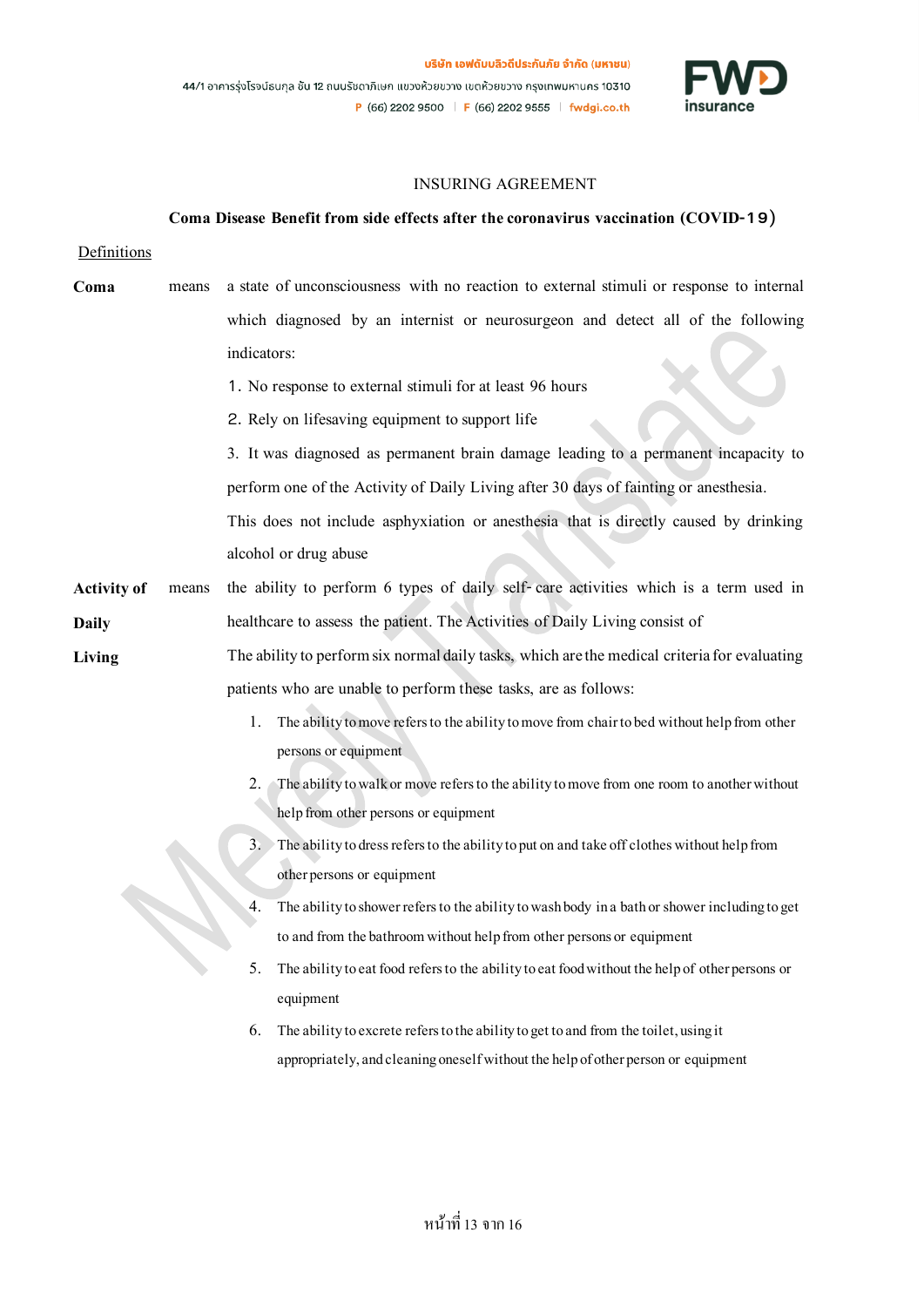

## **Coverage**

While this insurance policy is effective if the Insured is diagnosed by a physician in Thailand as a coma due to side effects after receiving the coronavirus disease 2019 (COVID-19) vaccine, they will be covered 90 days after the vaccine in accordance with the date of receiving coronavirus disease 2019 (COVID-19) each time.

The Company will pay benefits to the Insured according to the sum insured as specified in the Policy Tableand/or this Insuring Agreement and the coverage under this insuring agreement will terminate immediately.

# **An additional exclusion(Only applicable to the Daily Compensation Benefit for inpatients due to the side effects of the Coronavirus Disease 2019 (COVID-19)vaccine only)**

This insuring agreement does not cover illness that occurs on time or arising from or due to the following reasons

- 1. Illness infected from coronavirus disease 2019 (COVID-19) (including complications) before the insurance
- 2. Illness due to coronavirus disease 2019 (COVID-19) during the Waiting Period

#### **Evidence of benefit claims**

The Insured or the beneficiary must submit the following evidence to the company within 30 days from the date of discharge from the hospital, medical center, or the date of treatment from the clinic at their own expense.

1. The Company's claim form

2. Medical certificate or the results of a diagnosis of coma due to the coronavirus disease 2019 (COVID-19) and medical history

3. Original receipts showing lists of expenses or a summary of the closing statements and receipts

Non-submission of documents within the specified time shall not jeopardize the right to claim if it can be proved that there is a reasonable explanation why a claim could not be made in a timely manner and that the claim was filed as soon as possible.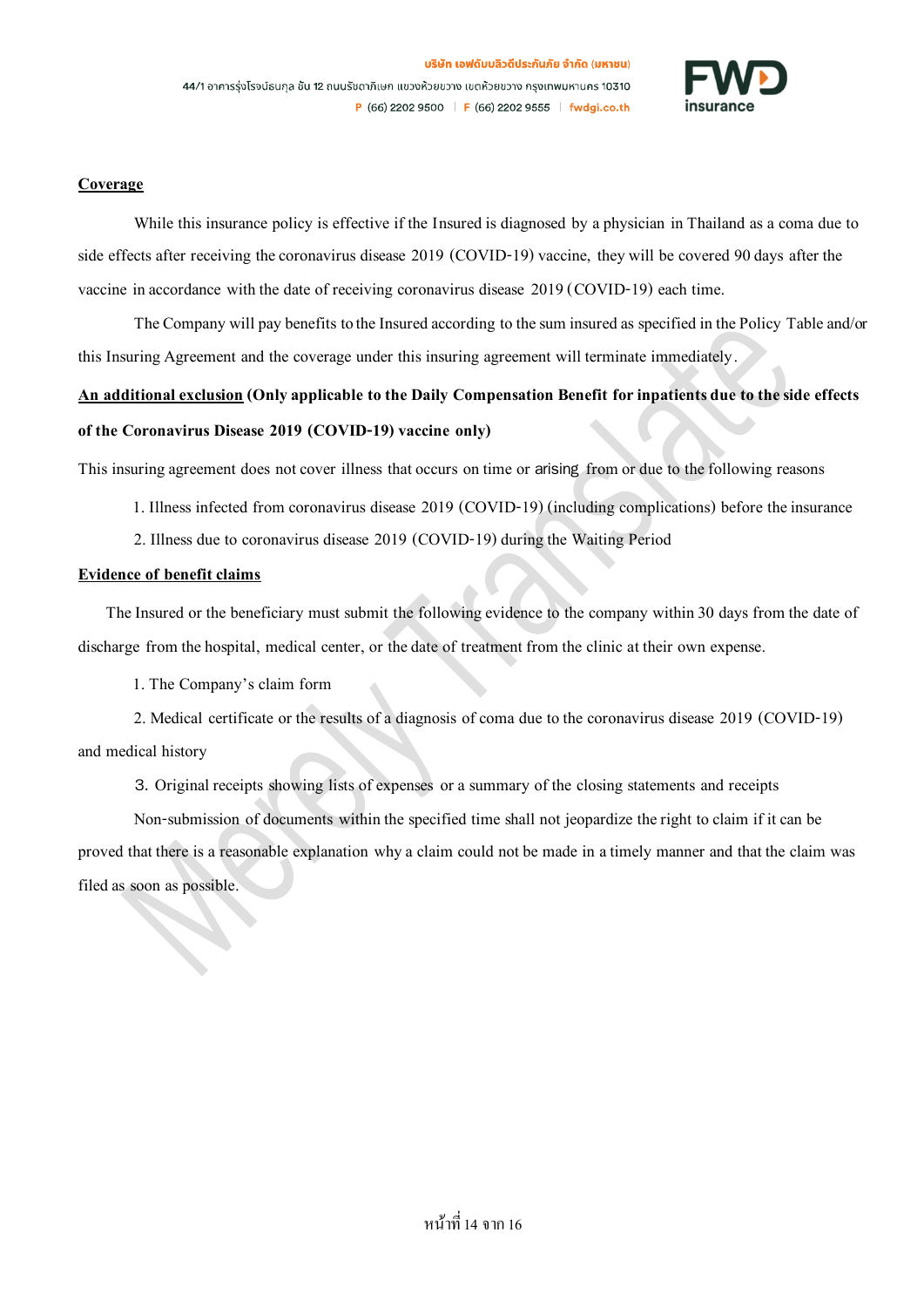

**Attachment: Extension of funeral benefits in case of loss of life from injury or illness (Used as an attachment to Death benefit Loss of organs, eyesight, or total permanent disability from an accident (Or.Bor.1)**

#### **Definition**

| <b>Funeral expenses</b> | means | Costs associated with funeral arrangements include the cost of |
|-------------------------|-------|----------------------------------------------------------------|
|                         |       | a coffin, cremation or burial, and other expenses which is     |
|                         |       | necessary for that purpose. The Company will pay to the        |
|                         |       | beneficiary in the event that the Insured dies from injury or  |
|                         |       | sickness                                                       |

## **Extension of coverage**

As agreed in the validity period specified within this attachment, the Insurance Policy previously mentioned the extended funeral coverage or funeral expenses in case of the Insured dies from injury of an accident or illness arising during this attachment has been effective.

The Company agrees to pay funeral expenses to the beneficiary according to the sum insured as specified in this attachment which is considered as a reasonable real cost to manage the body under current circumstances.

## **Terms and Conditions**

This attachment has a waiting period of 180 days from the date when this attachment becomes effective. If the Insuredhas died due to illness within 180 days from the date this attachment is first effective, he or she will not be eligible for funeral pay or funeral expenses as per attachment.

## **Evidence of benefit claims (Only applicable to the attachment for extension coverage and funeral expenses due to the loss of life from injury or illness only)**

The beneficiary must submit the following evidence to the company within 30 days of the death of the Insured at their own expense.

- 1. The Company's claim form.
- 2. Death Certificate
- 3. Medical report
- 4. A copyof the Autopsy Report certified by an officer on duty responsible for the case or the department issuing